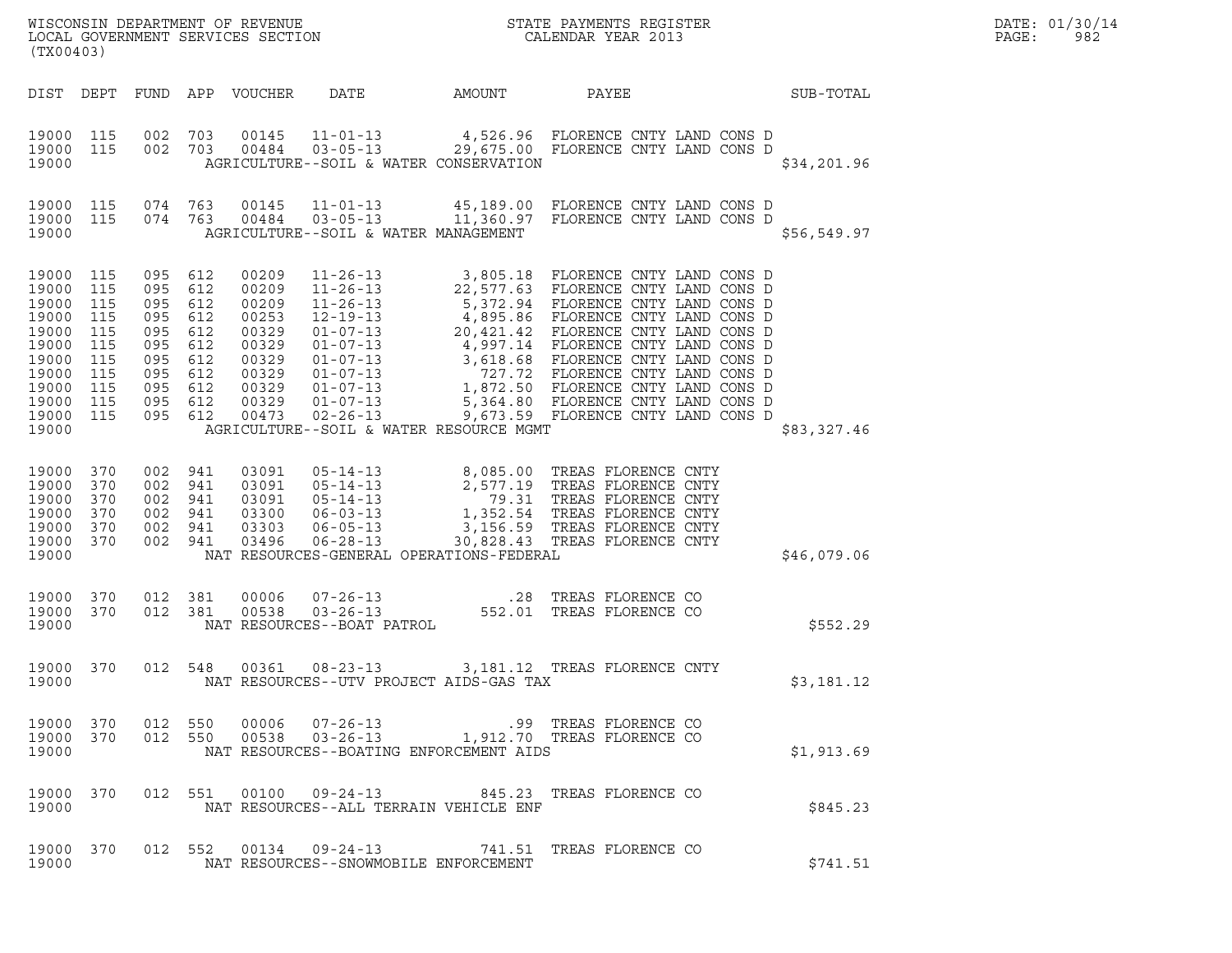| WISCONSIN DEPARTMENT OF REVENUE   | STATE PAYMENTS REGISTER | DATE: 01/30/14 |
|-----------------------------------|-------------------------|----------------|
| LOCAL GOVERNMENT SERVICES SECTION | CALENDAR YEAR 2013      | -983<br>PAGE : |

| WISCONSIN DEPARTMENT OF REVENUE<br>LOCAL GOVERNMENT SERVICES SECTION THE STATE PAYMENTS REGISTER<br>(TYA04403)<br>(TX00403)                                                                                                                                                                                                                                                                                                                                                                                                                                                                                                                                                                                                 | DATE: 01/30/14<br>PAGE: 983 |
|-----------------------------------------------------------------------------------------------------------------------------------------------------------------------------------------------------------------------------------------------------------------------------------------------------------------------------------------------------------------------------------------------------------------------------------------------------------------------------------------------------------------------------------------------------------------------------------------------------------------------------------------------------------------------------------------------------------------------------|-----------------------------|
| DIST DEPT FUND APP VOUCHER DATE AMOUNT PAYEE PATE SUB-TOTAL                                                                                                                                                                                                                                                                                                                                                                                                                                                                                                                                                                                                                                                                 |                             |
| $19000 \quad 370 \qquad 012 \quad 553 \qquad 00147 \qquad 03-19-13 \qquad \qquad 1,047.06 \quad \text{FLORENCE CNTY LAND CONS D}$<br>19000 370 012 553 00147 03-19-13 12,610.19 FLORENCE CNTY LAND CONS D<br>NAT RESOURCES--WILDLIFE DAMAGE CLAIMS<br>19000                                                                                                                                                                                                                                                                                                                                                                                                                                                                 | \$13,657.25                 |
| $\begin{array}{cccccc} 19000 & 370 & 012 & 563 & 01248 & 12-26-13 & & 4,353.39 & \text{TREAS FLORENCE CNTY} \\ 19000 & 370 & 012 & 563 & 03167 & 05-22-13 & & 4,334.04 & \text{TREAS FLORENCE CNTY} \end{array}$<br>19000<br>NAT RESOURCES--COUNTY CONSERVATION AIDS                                                                                                                                                                                                                                                                                                                                                                                                                                                        | \$8,687.43                  |
| 19000 370 012 564 00239 04-05-13 1,823.28 TREAS FLORENCE CO<br>19000 NAT RESOURCES--RECREATION AIDS-FISH                                                                                                                                                                                                                                                                                                                                                                                                                                                                                                                                                                                                                    | \$1,823.28                  |
| 19000 370 012 566 00001 09-24-13 32,466.93 TREAS FLORENCE CO<br>19000 NAT RESOURCES-FOREST CROP/MANAGED FOREST                                                                                                                                                                                                                                                                                                                                                                                                                                                                                                                                                                                                              | \$32,466.93                 |
| $\begin{array}{cccccc} 19000 & 370 & 012 & 572 & 00004 & 04-03-13 & & 42,940.17 & \text{TREAS FLORENCE CO} \\ 19000 & 370 & 012 & 572 & 00008 & 08-29-13 & & 39,423.47 & \text{TREAS FLORENCE CO} \end{array}$<br>19000 NAT RESOURCES--URBAN FORESTRY/CO FORESTS                                                                                                                                                                                                                                                                                                                                                                                                                                                            | \$82,363.64                 |
| 19000 370 012 574 00712 10-15-13 18,667.50 TREAS FLORENCE CNTY<br>19000 NAT RESOURCES--SNOWMOBILE TRAIL AIDS                                                                                                                                                                                                                                                                                                                                                                                                                                                                                                                                                                                                                | \$18,667.50                 |
| 19000 370 012 575 00090 08-05-13 18,780.00 TREAS FLORENCE CNTY<br>19000 370 012 575 00517 09-16-13 16,045.83 TREAS FLORENCE CNTY<br>19000 370 012 575 03497 06-28-13 6,085.93 TREAS FLORENCE CNTY<br>19000<br>NAT RESOURCES--SNOWMOBILE TRAIL AIDS                                                                                                                                                                                                                                                                                                                                                                                                                                                                          | \$40,911.76                 |
| 08-05-13<br>08-05-13<br>08-05-13<br>08-05-13<br>20,310.00 TREAS FLORENCE CNTY<br>10-07-13<br>24,232.50 TREAS FLORENCE CNTY<br>03-04-13<br>11,610.00 TREAS FLORENCE CNTY<br>05-14-13<br>2,021.25 TREAS FLORENCE CNTY<br>05-14-13<br>2,021.25 TREAS FLOR<br>012 576<br>19000 370<br>00087<br>19000 370<br>012<br>576<br>00088<br>19000 370<br>012 576<br>00089<br>19000 370<br>012<br>576<br>00648<br>19000 370<br>012 576<br>02234<br>012<br>576<br>02235<br>19000 370<br>012 576<br>19000 370<br>03087<br>19000 370<br>012 576<br>03197<br>05-24-13<br>3,208.96 TREAS FLORENCE CNTY<br>19000 370<br>012 576<br>03198<br>$05 - 24 - 13$<br>6,316.65 TREAS FLORENCE CNTY<br>19000<br>NAT RESOURCES--ALL-TERRAIN VEHICLE TRAIL | \$79,014.93                 |
| 012 577<br>00654 10-07-13<br>3,562.50 TREAS FLORENCE CNTY<br>19000 370<br>012 577<br>19000 370<br>02793<br>04-23-13<br>350.00 TREAS FLORENCE CNTY<br>19000<br>NAT RESOURCES--ALL-TERRAIN VEHICLE TRAIL                                                                                                                                                                                                                                                                                                                                                                                                                                                                                                                      | \$3,912.50                  |
| 19000 370<br>012 582 00002<br>$01 - 24 - 13$<br>95,599.15 TREAS FLORENCE CO<br>NAT RESOURCES-NATIONAL FOREST INCOME-FED<br>19000                                                                                                                                                                                                                                                                                                                                                                                                                                                                                                                                                                                            | \$95,599.15                 |
| 19000 370 012 678 03514 07-02-13<br>51,342.03 FLORENCE CNTY LAND CONS D                                                                                                                                                                                                                                                                                                                                                                                                                                                                                                                                                                                                                                                     |                             |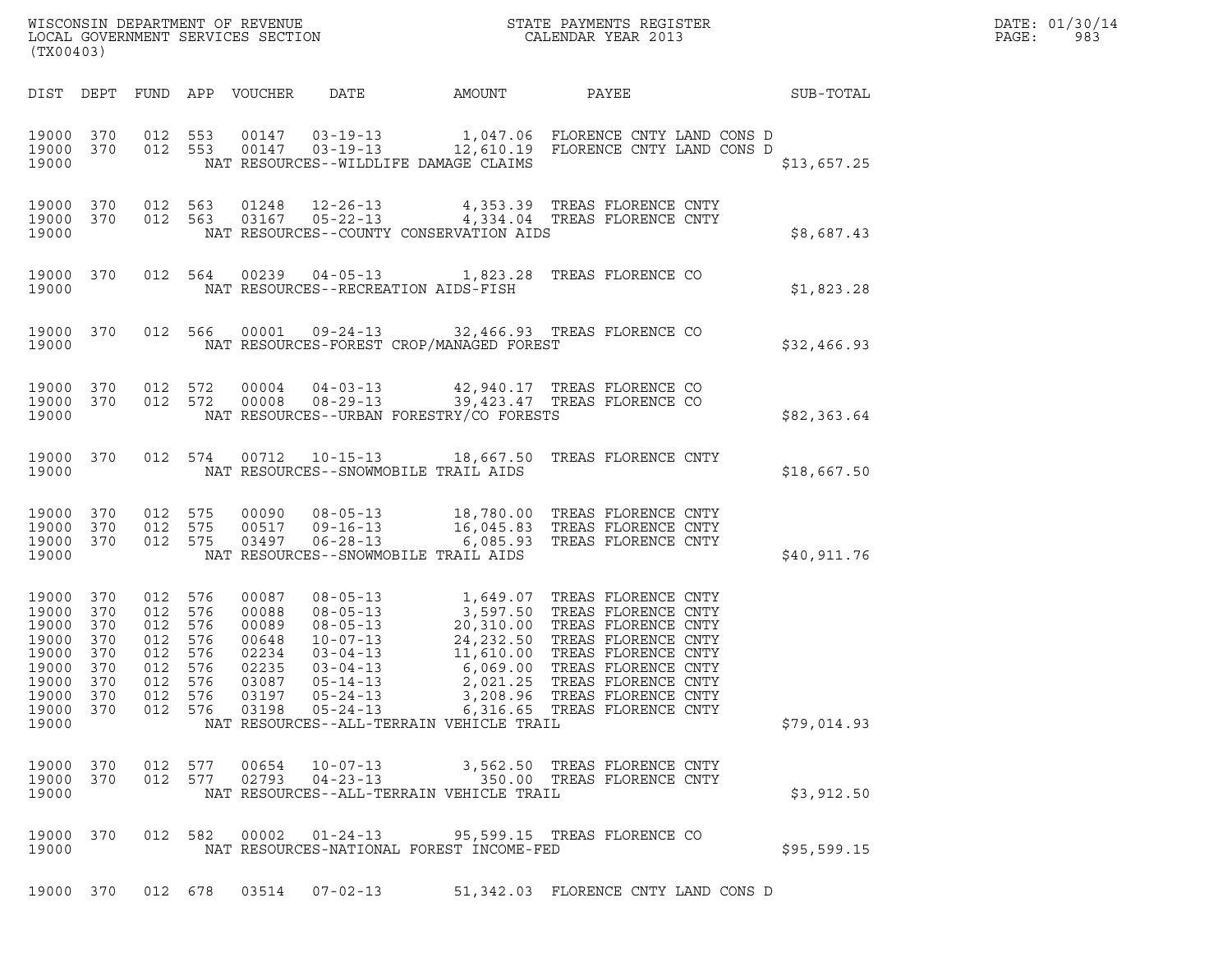| (TX00403)                                                                     |                                                                                                          |                                                                                                                                  |                         |                                                    |                                         |                                                                                                             |               |  |
|-------------------------------------------------------------------------------|----------------------------------------------------------------------------------------------------------|----------------------------------------------------------------------------------------------------------------------------------|-------------------------|----------------------------------------------------|-----------------------------------------|-------------------------------------------------------------------------------------------------------------|---------------|--|
|                                                                               |                                                                                                          |                                                                                                                                  |                         |                                                    |                                         |                                                                                                             |               |  |
|                                                                               |                                                                                                          |                                                                                                                                  |                         |                                                    |                                         | 19000 NAT RESOURCES--INVASIVE AQUATICE SPECIES SPECIES (\$51,342.03                                         |               |  |
| 19000                                                                         |                                                                                                          |                                                                                                                                  |                         | NAT RESOURCES--RU RECYCLING GRANT                  |                                         | 19000 370 074 670 41200 05-20-13 77,854.44 TREAS FLORENCE CO                                                | \$77,854.44   |  |
| 19000                                                                         | 19000 370                                                                                                |                                                                                                                                  |                         |                                                    | NAT RESOURCES--RU CONSOLIDATED GRANT    | 074 673 41200 05-20-13 1,142.56 TREAS FLORENCE CO                                                           | \$1,142.56    |  |
| 19000                                                                         | 19000 370<br>19000 370                                                                                   |                                                                                                                                  |                         | NAT RESOURCES--STEWARDSHIP 2000                    |                                         | 095 512 00998 11-21-13 4,449.00 TREAS FLORENCE CNTY<br>095 512 01138 12-06-13 16,032.00 TREAS FLORENCE CNTY | \$20,481.00   |  |
| 19000                                                                         |                                                                                                          |                                                                                                                                  |                         | TRANSPORTATION--ELDERLY & DISABLED                 |                                         | 19000 395 011 168 79001 06-28-13 68,117.00 TREAS FLORENCE CO                                                | \$68,117.00   |  |
| 19000                                                                         |                                                                                                          |                                                                                                                                  |                         |                                                    |                                         | 19000 395 011 170 66648 02-28-13 10,329.66 TREAS FLORENCE CO<br>TRANSPORTATION--COUNTY FOREST ROAD AIDS     | \$10,329.66   |  |
| 19000<br>19000<br>19000<br>19000<br>19000<br>19000<br>19000<br>19000<br>19000 | 19000 395<br>395<br>395<br>395<br>395<br>395<br>395<br>395<br>19000 395<br>395<br>19000 395<br>19000 395 | 011 185<br>011 185<br>011 185<br>011 185<br>011 185<br>011 185<br>011 185<br>011 185<br>011 185<br>011 185<br>011 185<br>011 185 |                         |                                                    | TRANSPORTATION--HIGHWAY SAFETY-FEDERAL  |                                                                                                             | \$12,007.41   |  |
| 19000<br>19000<br>19000<br>19000                                              | 395<br>395<br>395                                                                                        | 011 190<br>011 190<br>011 190                                                                                                    | 68019<br>82019<br>94019 | $01 - 07 - 13$<br>$07 - 01 - 13$<br>$10 - 07 - 13$ | TRANSPORTATION--GENERAL TRANSP AIDS-GTA | 53, 299.04 COUNTY OF FLORENCE<br>106,598.08 COUNTY OF FLORENCE<br>53,299.07 COUNTY OF FLORENCE              | \$213, 196.19 |  |
| 19000                                                                         | 19000 395                                                                                                |                                                                                                                                  |                         | 011 278 96760 12-09-13                             | TRANSPORTATION--LRIP/TRIP/MSIP GRANTS   | 69,229.25 TREAS FLORENCE CO                                                                                 | \$69,229.25   |  |
| 19000                                                                         | 19000 410                                                                                                |                                                                                                                                  |                         | 002 116 11357 11-05-13<br>CORRECTIONS--LOCAL AID   |                                         | 585.90 TREAS FLORENCE CO                                                                                    | \$585.90      |  |
|                                                                               | 19000 435                                                                                                |                                                                                                                                  |                         | 005 000 90310 01-01-13                             |                                         | 62,548.00 FLORENCE CO                                                                                       |               |  |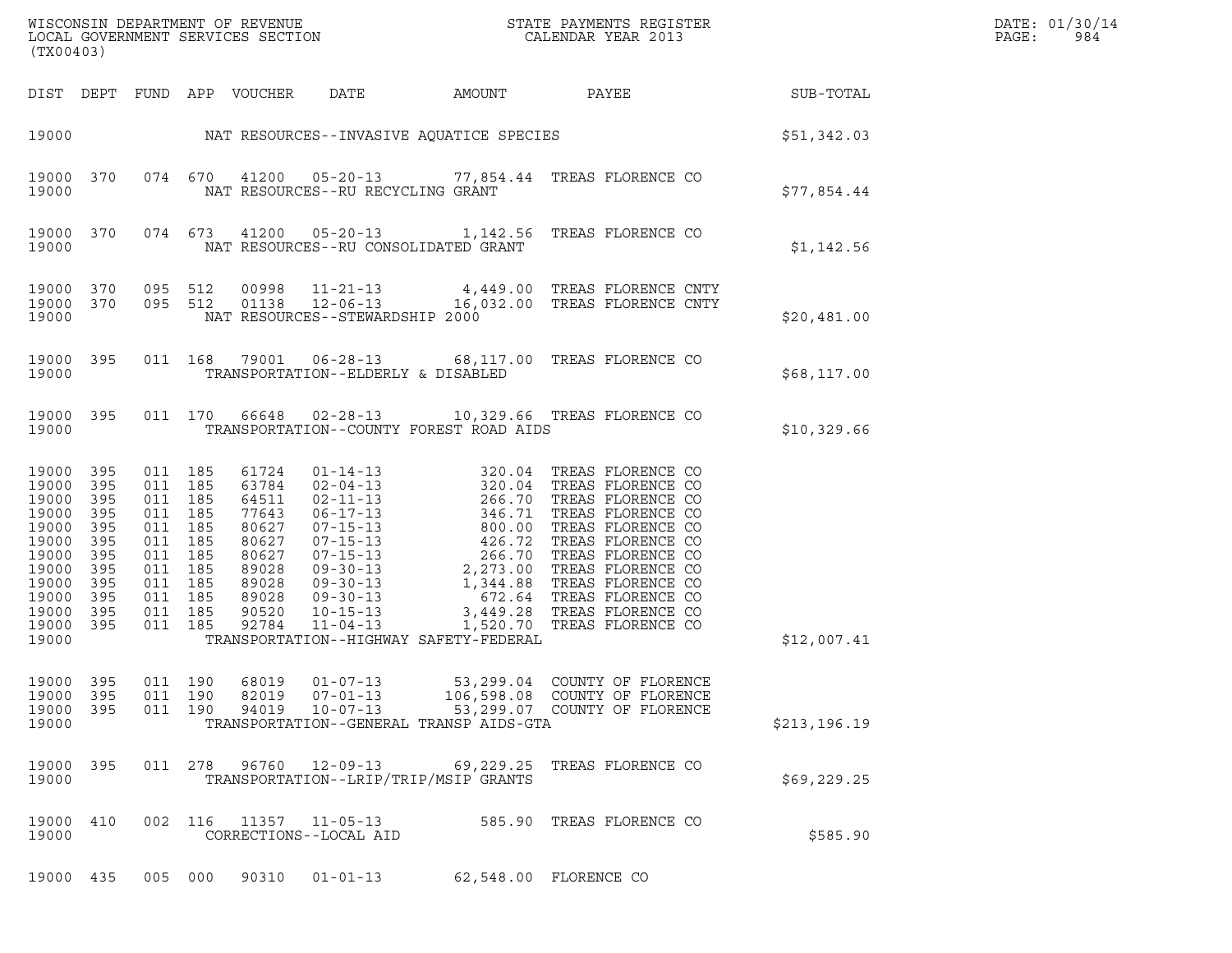| (TX00403)                                                                                                                                                                                                                                                                                             |                                                                                                                            |                                                                                                                                                                                                                                                                                              |                                                                                                                                                                                                                                                                                                                                  |                                                                                                                                                                                                                                                |                                                                                                                                                                                                                                                                                                  |              |
|-------------------------------------------------------------------------------------------------------------------------------------------------------------------------------------------------------------------------------------------------------------------------------------------------------|----------------------------------------------------------------------------------------------------------------------------|----------------------------------------------------------------------------------------------------------------------------------------------------------------------------------------------------------------------------------------------------------------------------------------------|----------------------------------------------------------------------------------------------------------------------------------------------------------------------------------------------------------------------------------------------------------------------------------------------------------------------------------|------------------------------------------------------------------------------------------------------------------------------------------------------------------------------------------------------------------------------------------------|--------------------------------------------------------------------------------------------------------------------------------------------------------------------------------------------------------------------------------------------------------------------------------------------------|--------------|
| DIST<br>DEPT                                                                                                                                                                                                                                                                                          | FUND                                                                                                                       | APP<br><b>VOUCHER</b>                                                                                                                                                                                                                                                                        | <b>DATE</b>                                                                                                                                                                                                                                                                                                                      | AMOUNT                                                                                                                                                                                                                                         | PAYEE                                                                                                                                                                                                                                                                                            | SUB-TOTAL    |
| 19000<br>435<br>19000<br>435<br>19000<br>435<br>19000<br>435<br>19000<br>435<br>19000<br>435<br>19000<br>435<br>19000<br>435<br>19000<br>435<br>19000<br>435<br>19000<br>435<br>19000<br>435<br>19000                                                                                                 | 005<br>005<br>005<br>005<br>005<br>005<br>005<br>005<br>005<br>005<br>005<br>005                                           | 000<br>90314<br>000<br>90318<br>000<br>90321<br>000<br>90323<br>000<br>90325<br>000<br>90326<br>000<br>90400<br>000<br>90402<br>000<br>90403<br>000<br>90406<br>000<br>90408<br>000<br>90411                                                                                                 | $02 - 01 - 13$<br>$03 - 01 - 13$<br>$04 - 01 - 13$<br>$05 - 01 - 13$<br>$06 - 01 - 13$<br>$07 - 02 - 13$<br>$07 - 01 - 13$<br>$08 - 01 - 13$<br>$09 - 01 - 13$<br>$10 - 01 - 13$<br>$11 - 01 - 13$<br>$12 - 01 - 13$<br>HEALTH SERVICES--STATE/FED AIDS                                                                          | 62,189.00<br>70,177.00<br>36,874.00<br>64,566.00<br>47,540.00<br>5,768.00                                                                                                                                                                      | FLORENCE CO<br>FLORENCE CO<br>FLORENCE CO<br>FLORENCE CO<br>FLORENCE CO<br>FLORENCE CO<br>144,555.00 FLORENCE CO<br>80,223.00 FLORENCE CO<br>70,102.00 FLORENCE CO<br>54,485.00 FLORENCE CO<br>101,771.00 FLORENCE CO<br>72,834.00 FLORENCE CO                                                   | \$873,632.00 |
| 19000<br>437<br>19000<br>437<br>19000<br>437<br>19000<br>437<br>19000<br>437<br>19000<br>437<br>19000<br>437<br>19000<br>437<br>19000<br>437<br>19000<br>437<br>19000<br>437<br>19000<br>437<br>19000<br>437<br>19000<br>437<br>19000<br>437<br>19000<br>437<br>19000<br>437<br>19000<br>437<br>19000 | 005<br>005<br>005<br>005<br>005<br>005<br>005<br>005<br>005<br>005<br>005<br>005<br>005<br>005<br>005<br>005<br>005<br>005 | 000<br>00000<br>000<br>00000<br>000<br>00000<br>000<br>00000<br>000<br>00000<br>000<br>00000<br>000<br>00000<br>000<br>00000<br>000<br>00000<br>000<br>00000<br>000<br>00000<br>000<br>00000<br>000<br>00000<br>000<br>00000<br>000<br>00000<br>000<br>00000<br>000<br>00000<br>000<br>00000 | $01 - 19 - 13$<br>$01 - 30 - 13$<br>$02 - 05 - 13$<br>$03 - 05 - 13$<br>$03 - 11 - 13$<br>$04 - 07 - 13$<br>$04 - 30 - 13$<br>$04 - 31 - 13$<br>$05 - 05 - 13$<br>$06 - 05 - 13$<br>$07 - 07 - 13$<br>$07 - 30 - 13$<br>$09 - 05 - 13$<br>$10 - 05 - 13$<br>$10 - 22 - 13$<br>$10 - 05 - 13$<br>$11 - 30 - 13$<br>$12 - 06 - 13$ | 1,578.21 FLORENCE<br>22,778.42 FLORENCE<br>14,805.00<br>23,746.09 FLORENCE<br>20,938.50<br>8,652.34 FLORENCE<br>110,761.76 FLORENCE<br>28,049.34 FLORENCE<br>1,104.93 FLORENCE<br>1,661.53 FLORENCE<br>CHILDREN & FAMILIES--STATE/FEDERAL AIDS | 765.62 FLORENCE<br>22, 286.54 FLORENCE CHILD SUPPORT<br>FLORENCE<br>1,294.17 FLORENCE CHILD SUPPORT<br>24, 280.64 FLORENCE CHILD SUPPORT<br>FLORENCE<br>411.00 FLORENCE CHILD SUPPORT<br>21,384.54 FLORENCE CHILD SUPPORT<br>24,842.57 FLORENCE CHILD SUPPORT<br>2,621.40 FLORENCE CHILD SUPPORT | \$331,962.60 |
| 19000<br>455<br>19000                                                                                                                                                                                                                                                                                 | 002                                                                                                                        | 221<br>04827                                                                                                                                                                                                                                                                                 | $07 - 30 - 13$<br>JUSTICE--LAW ENFORCEMENT SERVICES AID                                                                                                                                                                                                                                                                          | 220.00                                                                                                                                                                                                                                         | TREAS FLORENCE CNTY                                                                                                                                                                                                                                                                              | \$220.00     |
| 19000<br>455<br>19000                                                                                                                                                                                                                                                                                 | 002                                                                                                                        | 00269<br>231                                                                                                                                                                                                                                                                                 | $02 - 08 - 13$<br>JUSTICE--LAW ENFORCEMENT TRAINING                                                                                                                                                                                                                                                                              | 3,360.00                                                                                                                                                                                                                                       | TREAS FLORENCE CNTY                                                                                                                                                                                                                                                                              | \$3,360.00   |
| 19000<br>455<br>19000                                                                                                                                                                                                                                                                                 |                                                                                                                            |                                                                                                                                                                                                                                                                                              | JUSTICE--VICTIM/WITNESS SERVICES AID                                                                                                                                                                                                                                                                                             |                                                                                                                                                                                                                                                | 002 503 00019 03-12-13 7,405.62 TREAS FLORENCE CO                                                                                                                                                                                                                                                | \$7,405.62   |
| 19000<br>455<br>19000                                                                                                                                                                                                                                                                                 | 002 532                                                                                                                    | 04752                                                                                                                                                                                                                                                                                        | $07 - 30 - 13$                                                                                                                                                                                                                                                                                                                   | JUSTICE--VICTIM/WITNESS ASSISTANCE SERV                                                                                                                                                                                                        | 7,313.12 TREAS FLORENCE CO                                                                                                                                                                                                                                                                       | \$7,313.12   |
| 465<br>19000                                                                                                                                                                                                                                                                                          | 002 308                                                                                                                    | 00321                                                                                                                                                                                                                                                                                        | $01 - 23 - 13$                                                                                                                                                                                                                                                                                                                   |                                                                                                                                                                                                                                                | 8,605.00 TREAS FLORENCE CO                                                                                                                                                                                                                                                                       |              |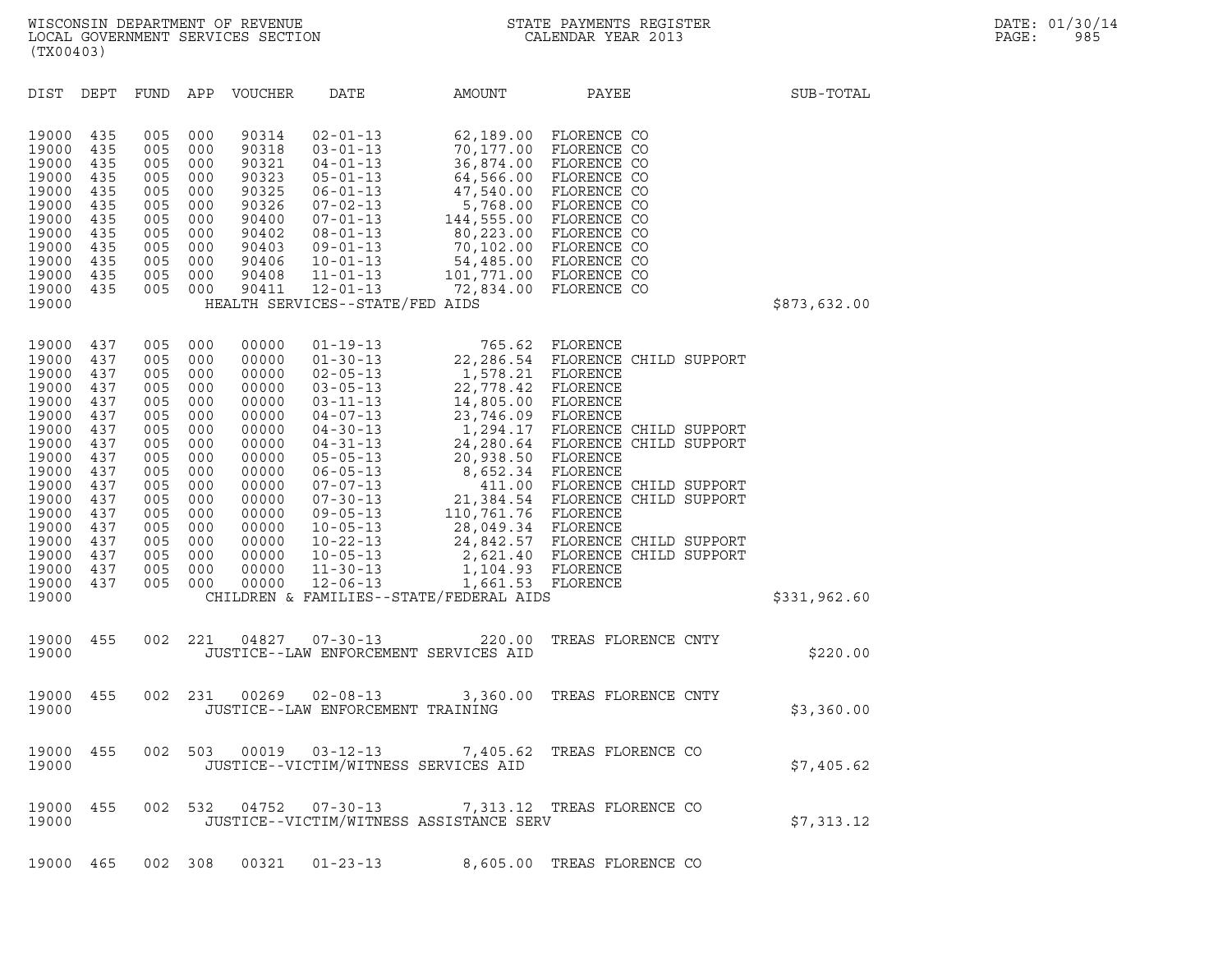| (TX00403)                                                                                                                  |                                                                                         |                                                                                                                                             |                    |                                                                                                                   |                                                                                                                      |                                                                                                                                                                                                                                                                                |                                                                                                                                                                 |  |                  | DATE: 01/30/14<br>PAGE:<br>986 |
|----------------------------------------------------------------------------------------------------------------------------|-----------------------------------------------------------------------------------------|---------------------------------------------------------------------------------------------------------------------------------------------|--------------------|-------------------------------------------------------------------------------------------------------------------|----------------------------------------------------------------------------------------------------------------------|--------------------------------------------------------------------------------------------------------------------------------------------------------------------------------------------------------------------------------------------------------------------------------|-----------------------------------------------------------------------------------------------------------------------------------------------------------------|--|------------------|--------------------------------|
|                                                                                                                            |                                                                                         |                                                                                                                                             |                    | DIST DEPT FUND APP VOUCHER                                                                                        |                                                                                                                      | DATE AMOUNT PAYEE                                                                                                                                                                                                                                                              |                                                                                                                                                                 |  | <b>SUB-TOTAL</b> |                                |
| 19000 465<br>19000                                                                                                         |                                                                                         |                                                                                                                                             |                    |                                                                                                                   |                                                                                                                      | 002 308 00848 12-03-13 9,292.00 TREAS FLORENCE CO<br>MILITARY AFFAIRS-EMER MGMT-RESPONSE EQMT                                                                                                                                                                                  |                                                                                                                                                                 |  | \$17,897.00      |                                |
| 19000 465<br>19000                                                                                                         |                                                                                         |                                                                                                                                             |                    |                                                                                                                   |                                                                                                                      | 002 337 00669 06-28-13 1,865.00 TREAS FLORENCE CO<br>MILITARY AFFAIRS-EMERGENCY MGMT PLANNING                                                                                                                                                                                  |                                                                                                                                                                 |  | \$1,865.00       |                                |
| 19000 465<br>19000<br>19000<br>19000<br>19000<br>19000                                                                     | 465<br>465<br>465<br>465                                                                | 002 342<br>002 342<br>002 342                                                                                                               | 002 342<br>002 342 |                                                                                                                   |                                                                                                                      | 00367 01-30-13 10,493.18 TREAS FLORENCE CO<br>00571 03-18-13 3,042.05 TREAS FLORENCE CO<br>00740 08-14-13 10,330.40 TREAS FLORENCE CO<br>00953 04-03-13 1961.00 TREAS FLORENCE CO<br>01061  04-24-13  21,581.84  TREAS FLORENCE CO<br>MILITARY AFFAIRS-EMERGENCY MGMT-FED FUND |                                                                                                                                                                 |  | \$47,408.47      |                                |
| 19000 465<br>19000                                                                                                         |                                                                                         |                                                                                                                                             |                    |                                                                                                                   |                                                                                                                      | 072 364 00411 01-31-13 1,717.00 TREAS FLORENCE CO<br>MILITARY AFFAIRS-EMER MGMT-PLANNING AID                                                                                                                                                                                   |                                                                                                                                                                 |  | \$1,717.00       |                                |
| 19000 505<br>19000<br>19000                                                                                                | 505                                                                                     |                                                                                                                                             |                    |                                                                                                                   |                                                                                                                      | 002 116 01304 09-06-13 41,756.00 TREAS FLORENCE CO<br>002 116 01632 09-10-13 41,576.00 TREAS FLORENCE CO<br>DOA--LAND INFORMATION BOARD GRANTS                                                                                                                                 |                                                                                                                                                                 |  | \$83,332.00      |                                |
| 19000<br>19000<br>19000<br>19000<br>19000<br>19000<br>19000<br>19000<br>19000<br>19000<br>19000<br>19000<br>19000<br>19000 | 505<br>505<br>505<br>505<br>505<br>505<br>505<br>505<br>505<br>505<br>505<br>505<br>505 | 002 155<br>002 155<br>002 155<br>002 155<br>002 155<br>002 155<br>002 155<br>002 155<br>002 155<br>002 155<br>002 155<br>002 155<br>002 155 |                    | 60231<br>60316<br>60316<br>60388<br>60388<br>60487<br>60487<br>60528<br>60528<br>60634<br>60634<br>60678<br>60745 |                                                                                                                      | DOA-HOUSING ASSISTANCE-FEDERAL FUNDS                                                                                                                                                                                                                                           |                                                                                                                                                                 |  | \$7,063.55       |                                |
| 19000 505<br>19000                                                                                                         |                                                                                         |                                                                                                                                             |                    |                                                                                                                   |                                                                                                                      | 002 645 09317 05-10-13 2,524.65 TREAS FLORENCE CNTY<br>DOA-JUSTICE ASSISTANCE-AID TO NON-PROFIT                                                                                                                                                                                |                                                                                                                                                                 |  | \$2,524.65       |                                |
| 19000<br>19000<br>19000<br>19000<br>19000<br>19000<br>19000<br>19000                                                       | 505<br>- 505<br>505<br>505<br>505<br>505<br>505<br>505                                  | 035 371<br>035 371<br>035 371<br>035 371<br>035 371<br>035 371<br>035 371                                                                   | 035 371            | 60316<br>60316<br>60388<br>60388<br>60388<br>60487<br>60487<br>60528                                              | $12 - 10 - 13$<br>12-10-13<br>$01 - 09 - 13$<br>$01 - 09 - 13$<br>$01 - 09 - 13$<br>$02 - 26 - 13$<br>$03 - 12 - 13$ | 440.00<br>440.00<br>497.00 TREAS FLORENCE CNTY<br>02-26-13 1,061.00 TREAS FLORENCE CNTY                                                                                                                                                                                        | 5.00 TREAS FLORENCE CNTY<br>57.00 TREAS FLORENCE CNTY<br>TREAS FLORENCE CNTY<br>130.00 TREAS FLORENCE CNTY<br>TREAS FLORENCE CNTY<br>223.00 TREAS FLORENCE CNTY |  |                  |                                |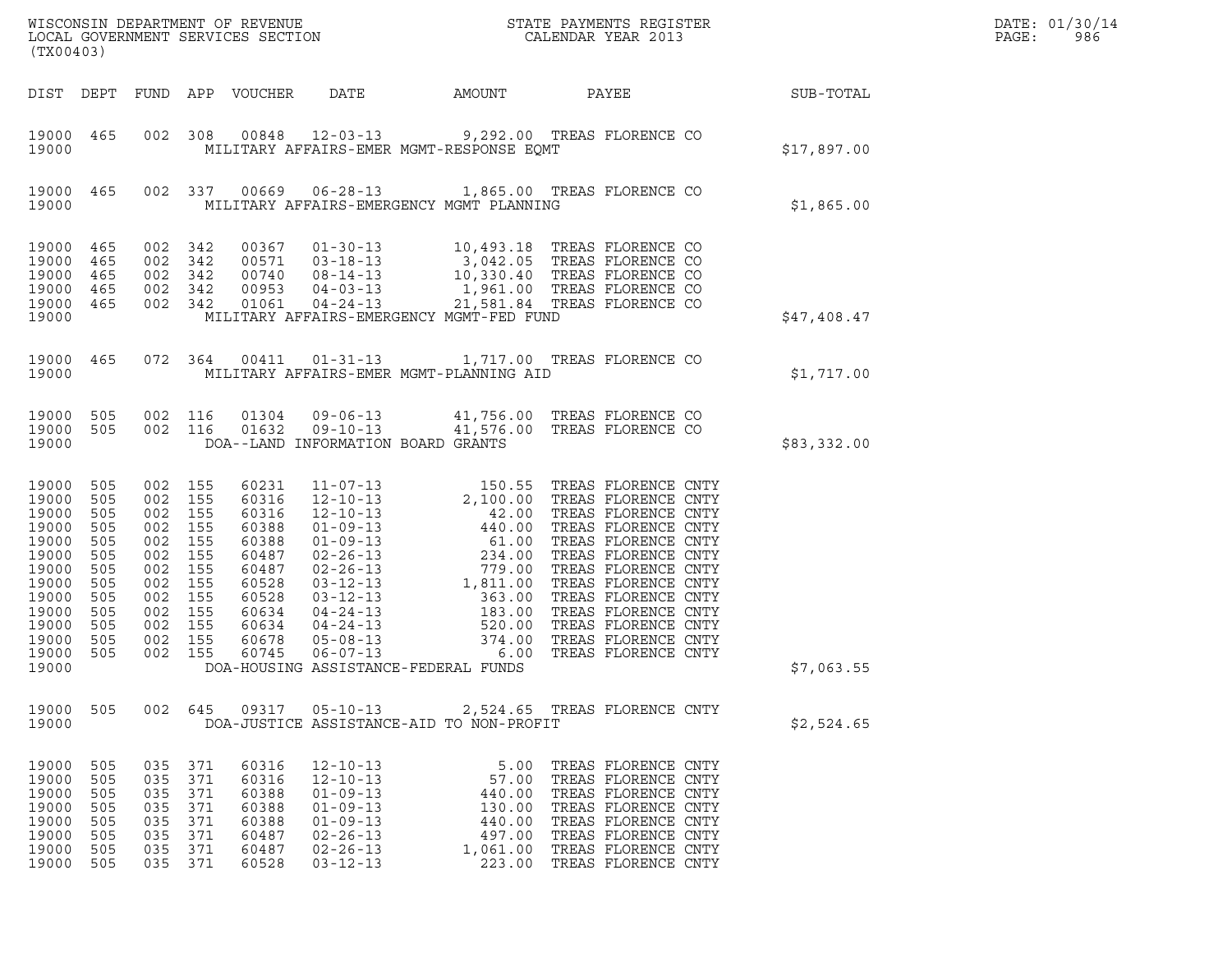|                                           | (TX00403)                |                          |                          |                                  |                                                                                             |                                                        |                                                                                          |  |                |  |  |  |  |
|-------------------------------------------|--------------------------|--------------------------|--------------------------|----------------------------------|---------------------------------------------------------------------------------------------|--------------------------------------------------------|------------------------------------------------------------------------------------------|--|----------------|--|--|--|--|
| DIST                                      | DEPT                     | FUND                     | APP                      | <b>VOUCHER</b>                   | DATE                                                                                        | AMOUNT                                                 | PAYEE                                                                                    |  | SUB-TOTAL      |  |  |  |  |
| 19000<br>19000<br>19000<br>19000<br>19000 | 505<br>505<br>505<br>505 | 035<br>035<br>035<br>035 | 371<br>371<br>371<br>371 | 60528<br>60634<br>60678<br>60745 | $03 - 12 - 13$<br>$04 - 24 - 13$<br>$05 - 08 - 13$<br>06-07-13<br>DOA--PUBLIC BENEFITS FUND | 100.00<br>56.00<br>950.00<br>121.00                    | TREAS FLORENCE CNTY<br>TREAS FLORENCE CNTY<br>TREAS FLORENCE CNTY<br>TREAS FLORENCE CNTY |  | \$4,080.00     |  |  |  |  |
| 19000<br>19000<br>19000                   | 835<br>835               | 002<br>002               | 105<br>105               | 43428<br>80530                   | $07 - 22 - 13$<br>$11 - 18 - 13$<br>REVENUE--STATE SHARED REVENUES                          | 24,271.77<br>137,142.20                                | TREAS FLORENCE CO<br>TREAS FLORENCE CO                                                   |  | \$161,413.97   |  |  |  |  |
| 19000<br>19000                            | 835                      | 002                      | 109                      | 01019                            | $07 - 22 - 13$<br>REVENUE--EXEMPT COMPUTER AID                                              | 775.00                                                 | TREAS FLORENCE CO                                                                        |  | \$775.00       |  |  |  |  |
| 19000<br>19000<br>19000                   | 835<br>835               | 002<br>002               | 302<br>302               | 10029<br>11029                   | 07-22-13<br>$07 - 22 - 13$                                                                  | 266,995.30<br>REVENUE-FIRST DOLLAR/SCHOOL LEVY CREDITS | 854,533.25 TREAS FLORENCE CO<br>TREAS FLORENCE CO                                        |  | \$1,121,528.55 |  |  |  |  |
| 19000<br>19000                            | 835                      | 021                      | 363                      | 37168                            | $03 - 25 - 13$<br>REVENUE--LOTTERY CREDIT -                                                 | 136,428.58                                             | TREAS FLORENCE CO                                                                        |  | \$136,428.58   |  |  |  |  |
| 19000                                     |                          |                          |                          |                                  | DISTRICT TOTAL APPROPRIATIONS                                                               |                                                        |                                                                                          |  | \$3,938,709.21 |  |  |  |  |
|                                           |                          |                          |                          |                                  |                                                                                             |                                                        |                                                                                          |  |                |  |  |  |  |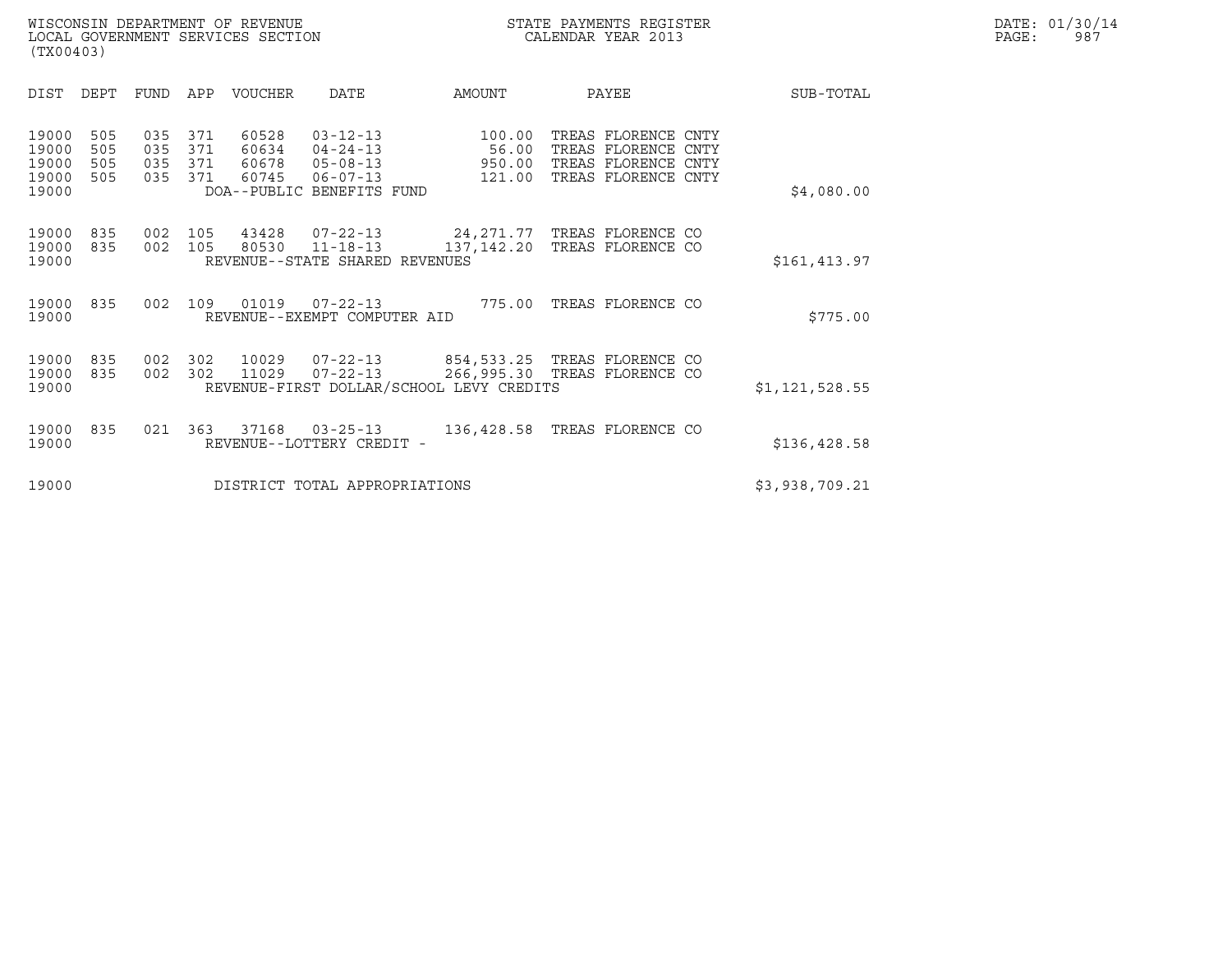| (TX00403)                                             |     |                               |               |                            |                                                        |                                                                                                  | $\tt WISCONSIM DEPARTMENT OF REVENUE$ $\tt WISCONBINS REGISTER$<br>LOCAL GOVERNMENT SERVICES SECTION $\tt CALENDAR YEAR$ 2013                                                                                                             |              | DATE: 01/30/14<br>PAGE:<br>988 |
|-------------------------------------------------------|-----|-------------------------------|---------------|----------------------------|--------------------------------------------------------|--------------------------------------------------------------------------------------------------|-------------------------------------------------------------------------------------------------------------------------------------------------------------------------------------------------------------------------------------------|--------------|--------------------------------|
|                                                       |     |                               |               | DIST DEPT FUND APP VOUCHER |                                                        |                                                                                                  | DATE AMOUNT PAYEE SUB-TOTAL                                                                                                                                                                                                               |              |                                |
| 19002 165<br>19002                                    |     |                               |               |                            |                                                        | SAFETY/PROF SERV--FIRE INSURANCE DUES                                                            | 002 225 00505 07-03-13 2,053.51 TREAS TN AURORA                                                                                                                                                                                           | \$2,053.51   |                                |
| 19002 370 000 001<br>19002 370<br>19002               |     |                               | 000 001       |                            |                                                        | NAT RESOURCES-SEVERANCE/YIELD/WITHDRAWAL                                                         |                                                                                                                                                                                                                                           | \$67,116.47  |                                |
| 19002                                                 |     |                               |               |                            | NAT RESOURCES--AIDS IN LIEU OF TAXES                   |                                                                                                  | 19002 370 002 503 15710 02-06-13 46,128.47 TREAS TN AURORA<br>TOWN SHARE 3626.21                                                                                                                                                          | \$46,128.47  |                                |
| 19002 370<br>19002 370<br>19002                       |     | 012 571                       | 012 571       |                            | 36157      06-10-13<br>36157      06-10-13             | NAT RESOURCES--FOREST CROP/MFL/CO FOREST                                                         | 703.54 TREAS TN AURORA<br>641.07 TREAS TN AURORA                                                                                                                                                                                          | \$1,344.61   |                                |
| 19002 370<br>19002                                    |     |                               | 012 579 18388 |                            | NAT RESOURCES--AIDS IN LIEU OF TAXES                   |                                                                                                  | 04-15-13 35.20 TREAS TN AURORA                                                                                                                                                                                                            | \$35.20      |                                |
| 19002 395<br>19002 395<br>19002<br>19002 395<br>19002 | 395 | 011 191<br>011 191<br>011 191 | 011 191       |                            |                                                        | TRANSPORTATION--GENERAL TRANSP AIDS-GTA                                                          | $\begin{tabular}{cccc} 70505 & 01-07-13 & 18,814.83 & TOWN OF AURORA \\ 76505 & 04-01-13 & 18,814.83 & TOWN OF AURORA \\ 84505 & 07-01-13 & 18,814.83 & TOWN OF AURORA \\ 96505 & 10-07-13 & 18,814.86 & TOWN OF AURORA \\ \end{tabular}$ | \$75, 259.35 |                                |
| 19002 395<br>19002                                    |     |                               |               |                            |                                                        | TRANSPORTATION--LRIP/TRIP/MSIP GRANTS                                                            | 011 278 60947 01-03-13 19,257.71 TREAS TN AURORA                                                                                                                                                                                          | \$19,257.71  |                                |
| 19002                                                 |     |                               |               |                            |                                                        | 19002 435 005 162 01HSD 09-03-13 4,521.35 TOWN AURORA<br>HS--AMBULANCE FUNDING ASSISTANCE GRANTS |                                                                                                                                                                                                                                           | \$4,521.35   |                                |
| 19002 835<br>19002                                    |     | 002 105                       |               |                            | REVENUE--STATE SHARED REVENUES                         |                                                                                                  | 19002 835 002 105 43420 07-22-13 9,755.08 TREAS TN AURORA<br>80522     11-18-13          55,278.77     TREAS                               TN AURORA                                                                                      | \$65,033.85  |                                |
| 19002 835<br>19002                                    |     |                               |               |                            | 002 109 02459 07-22-13<br>REVENUE--EXEMPT COMPUTER AID |                                                                                                  | 28.00 TREAS TN AURORA                                                                                                                                                                                                                     | \$28.00      |                                |
| 19002                                                 |     |                               |               |                            | DISTRICT TOTAL APPROPRIATIONS                          |                                                                                                  |                                                                                                                                                                                                                                           | \$280,778.52 |                                |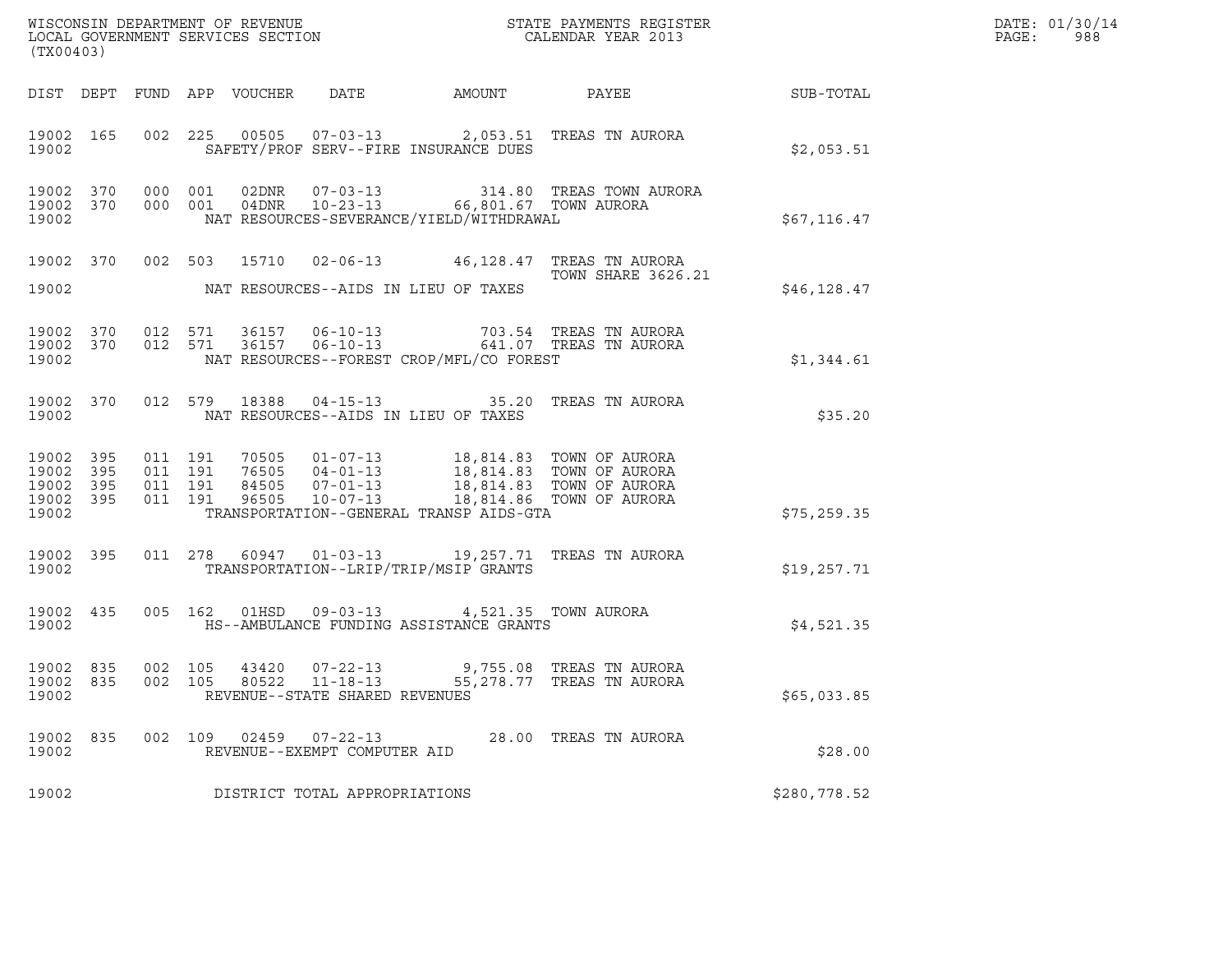| WISCONSIN DEPARTMENT OF REVENUE   | STATE PAYMENTS REGISTER | DATE: 01/30/14 |
|-----------------------------------|-------------------------|----------------|
| LOCAL GOVERNMENT SERVICES SECTION | CALENDAR YEAR 2013      | 989<br>PAGE :  |

| (TX00403)                                             |           |                                          |                                 |                                |                                            | WISCONSIN DEPARTMENT OF REVENUE<br>LOCAL GOVERNMENT SERVICES SECTION<br>CALENDAR YEAR 2013                                                                                                                         |              | DATE: 01/30/14<br>PAGE: 989 |
|-------------------------------------------------------|-----------|------------------------------------------|---------------------------------|--------------------------------|--------------------------------------------|--------------------------------------------------------------------------------------------------------------------------------------------------------------------------------------------------------------------|--------------|-----------------------------|
|                                                       |           |                                          | DIST DEPT FUND APP VOUCHER DATE |                                |                                            | AMOUNT PAYEE                                                                                                                                                                                                       | SUB-TOTAL    |                             |
| 19004                                                 | 19004 165 | 002 225                                  |                                 |                                | SAFETY/PROF SERV--FIRE INSURANCE DUES      | 00506  07-03-13    1,189.56    TREAS TN COMMONWEALTH                                                                                                                                                               | \$1,189.56   |                             |
| 19004                                                 |           |                                          | 19004 370 000 001 01DNR         |                                | NAT RESOURCES-SEVERANCE/YIELD/WITHDRAWAL   | 03-13-13 470.46 TREAS TOWN COMMONWEALTH<br>19004 370 000 001 02DNR 07-03-13 1,510.74 TREAS TOWN COMMONWEALTH                                                                                                       | \$1,981.20   |                             |
|                                                       | 19004 370 | 002 503                                  |                                 |                                |                                            | 19004 370 002 503 15711 02-06-13 31,169.88 TREAS TN COMMONWEALTH<br>19004 370 002 503 15711 02-06-13 30,423.36 TREAS TN COMMONWEALTH<br>15711  02-06-13    1,359.95    TREAS TN COMMONWEALTH<br>TOWN SHARE 1261.24 |              |                             |
|                                                       |           |                                          |                                 |                                | 19004 NAT RESOURCES--AIDS IN LIEU OF TAXES |                                                                                                                                                                                                                    | \$62,953.19  |                             |
| 19004                                                 |           | 19004 370 012 571<br>19004 370 012 571   | 36158                           |                                | NAT RESOURCES--FOREST CROP/MFL/CO FOREST   |                                                                                                                                                                                                                    | \$3,540.36   |                             |
| 19004                                                 |           |                                          |                                 |                                | NAT RESOURCES--AIDS IN LIEU OF TAXES       |                                                                                                                                                                                                                    | \$730.57     |                             |
| 19004 395<br>19004<br>19004 395<br>19004 395<br>19004 | 395       | 011 191<br>011 191<br>011 191<br>011 191 |                                 |                                | TRANSPORTATION--GENERAL TRANSP AIDS-GTA    |                                                                                                                                                                                                                    | \$64, 253.48 |                             |
| 19004 835<br>19004                                    |           | 19004 835 002 105                        |                                 | REVENUE--STATE SHARED REVENUES |                                            | 002 105 43421 07-22-13 3,538.54 TREAS TN COMMONWEALTH<br>002 105 80523 11-18-13 19,409.65 TREAS TN COMMONWEALTH                                                                                                    | \$22,948.19  |                             |
| 19004                                                 |           |                                          |                                 | DISTRICT TOTAL APPROPRIATIONS  |                                            |                                                                                                                                                                                                                    | \$157,596.55 |                             |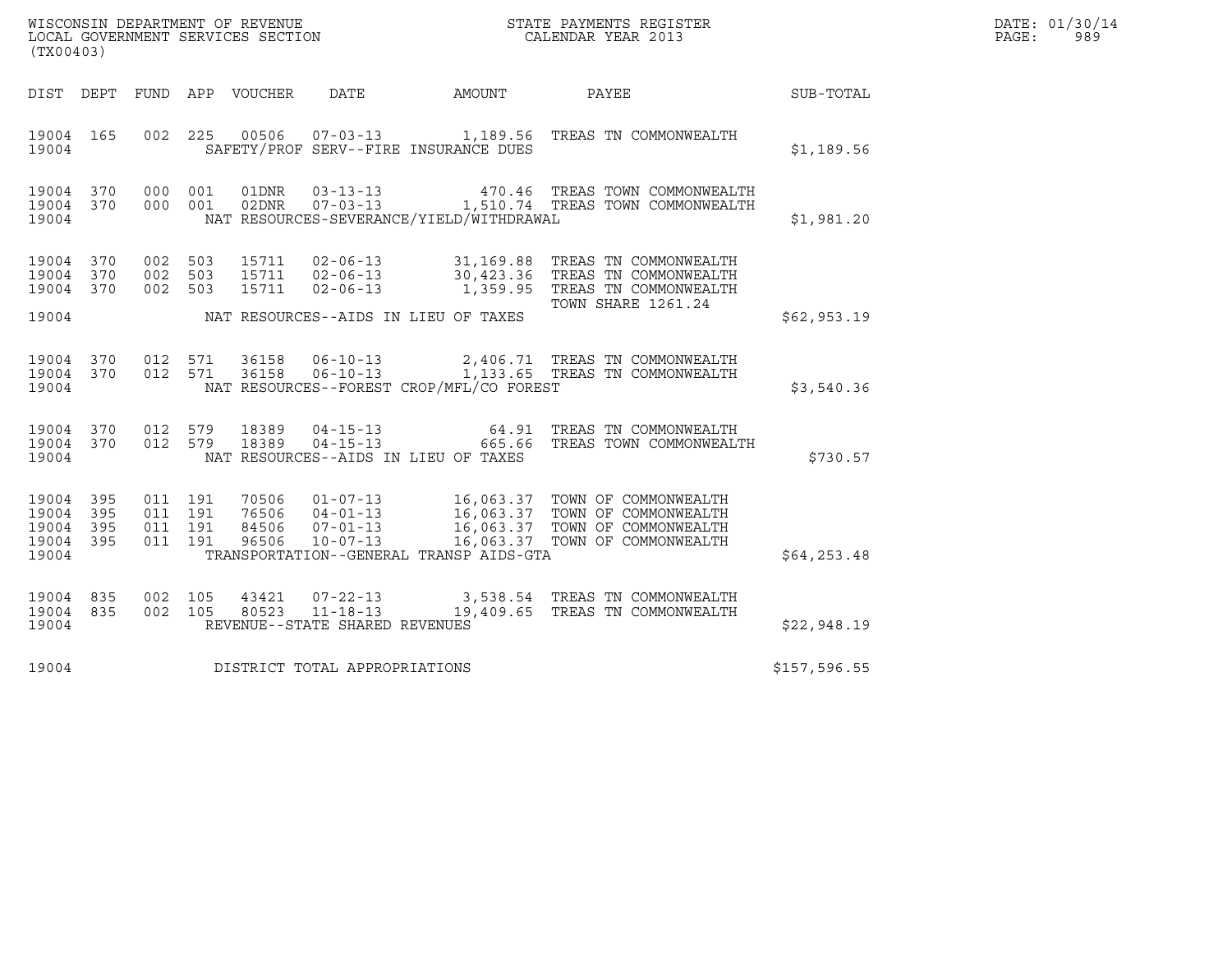| WISCONSIN DEPARTMENT OF REVENUE   | STATE PAYMENTS REGISTER | DATE: 01/30/14 |
|-----------------------------------|-------------------------|----------------|
| LOCAL GOVERNMENT SERVICES SECTION | CALENDAR YEAR 2013      | PAGE:<br>990   |

| (TX00403)                                                            |                                          |                                  |                                                    |                                                                                                                                                              | WISCONSIN DEPARTMENT OF REVENUE<br>LOCAL GOVERNMENT SERVICES SECTION<br>(TWO 0.000) CALENDAR YEAR 2013        |              | DATE: 01/30/14<br>PAGE:<br>990 |
|----------------------------------------------------------------------|------------------------------------------|----------------------------------|----------------------------------------------------|--------------------------------------------------------------------------------------------------------------------------------------------------------------|---------------------------------------------------------------------------------------------------------------|--------------|--------------------------------|
| DIST DEPT                                                            |                                          | FUND APP VOUCHER                 |                                                    | DATE AMOUNT                                                                                                                                                  | PAYEE                                                                                                         | SUB-TOTAL    |                                |
| 19006 165<br>19006                                                   | 002 225                                  | 00507                            |                                                    | SAFETY/PROF SERV--FIRE INSURANCE DUES                                                                                                                        | 07-03-13 753.95 TREAS TN FENCE                                                                                | \$753.95     |                                |
| 19006 370<br>19006<br>370<br>19006<br>370<br>19006 370<br>19006      | 000 001<br>000 001<br>000 001<br>000 001 | $04$ DNR                         | $10 - 23 - 13$<br>05DNR 11-21-13                   | NAT RESOURCES-SEVERANCE/YIELD/WITHDRAWAL                                                                                                                     | 4,801.82 TOWN FENCE<br>4,801.82 1000, 1200.<br>553.60 TREAS TOWN FENCE                                        | \$28,874.11  |                                |
| 19006<br>370<br>19006<br>370<br>19006 370<br>19006                   | 002 503<br>002 503                       | 15712<br>15712<br>002 503 15712  |                                                    | NAT RESOURCES--AIDS IN LIEU OF TAXES                                                                                                                         | 02-06-13 189.37 TREAS TOWN FENCE<br>02-06-13 6,788.32 TREAS TOWN FENCE<br>02-06-13 38,213.50 TREAS TOWN FENCE | \$45,191.19  |                                |
| 19006<br>370<br>19006 370<br>19006                                   | 012 571<br>012 571                       | 36159<br>36159                   |                                                    | NAT RESOURCES--FOREST CROP/MFL/CO FOREST                                                                                                                     | 06-10-13 648.00 TREAS TN FENCE<br>06-10-13 3,855.68 TREAS TN FENCE                                            | \$4,503.68   |                                |
| 19006 370<br>19006 370<br>19006 370<br>19006                         | 012 579<br>012 579<br>012 579            | 18390<br>18390<br>18390          |                                                    | NAT RESOURCES--AIDS IN LIEU OF TAXES                                                                                                                         | 04-15-13 4.26 TREAS TN FENCE<br>04-15-13 109.86 TREAS TN FENCE<br>04-15-13 1,402.83 TREAS TOWN FENCE          | \$1,516.95   |                                |
| 19006 370<br>19006                                                   | 012 584                                  | 00070                            | $09 - 03 - 13$                                     | NAT RESOURCES--PMT IN LIEU OF TAXES                                                                                                                          | 7,639.35 TREAS TN FENCE                                                                                       | \$7,639.35   |                                |
| 19006 395<br>19006<br>395<br>19006<br>395<br>19006<br>- 395<br>19006 | 011 191<br>011 191<br>011 191<br>011 191 | 70507<br>76507<br>84507<br>96507 | $04 - 01 - 13$<br>$07 - 01 - 13$<br>$10 - 07 - 13$ | 01-07-13 30,482.63 TOWN OF FENCE<br>30,482.63 TOWN OF FENCE<br>30,482.63 TOWN OF FENCE<br>30,482.63 TOWN OF FENCE<br>TRANSPORTATION--GENERAL TRANSP AIDS-GTA | 30,482.63 TOWN OF FENCE                                                                                       | \$121,930.52 |                                |
| 19006<br>835<br>19006<br>835<br>19006                                | 002 105<br>002 105                       | 43422<br>80524                   | REVENUE--STATE SHARED REVENUES                     |                                                                                                                                                              | 07-22-13 626.91 TREAS TN FENCE<br>11-18-13 3,552.49 TREAS TN FENCE                                            | \$4,179.40   |                                |
| 19006                                                                |                                          |                                  | DISTRICT TOTAL APPROPRIATIONS                      |                                                                                                                                                              |                                                                                                               | \$214,589.15 |                                |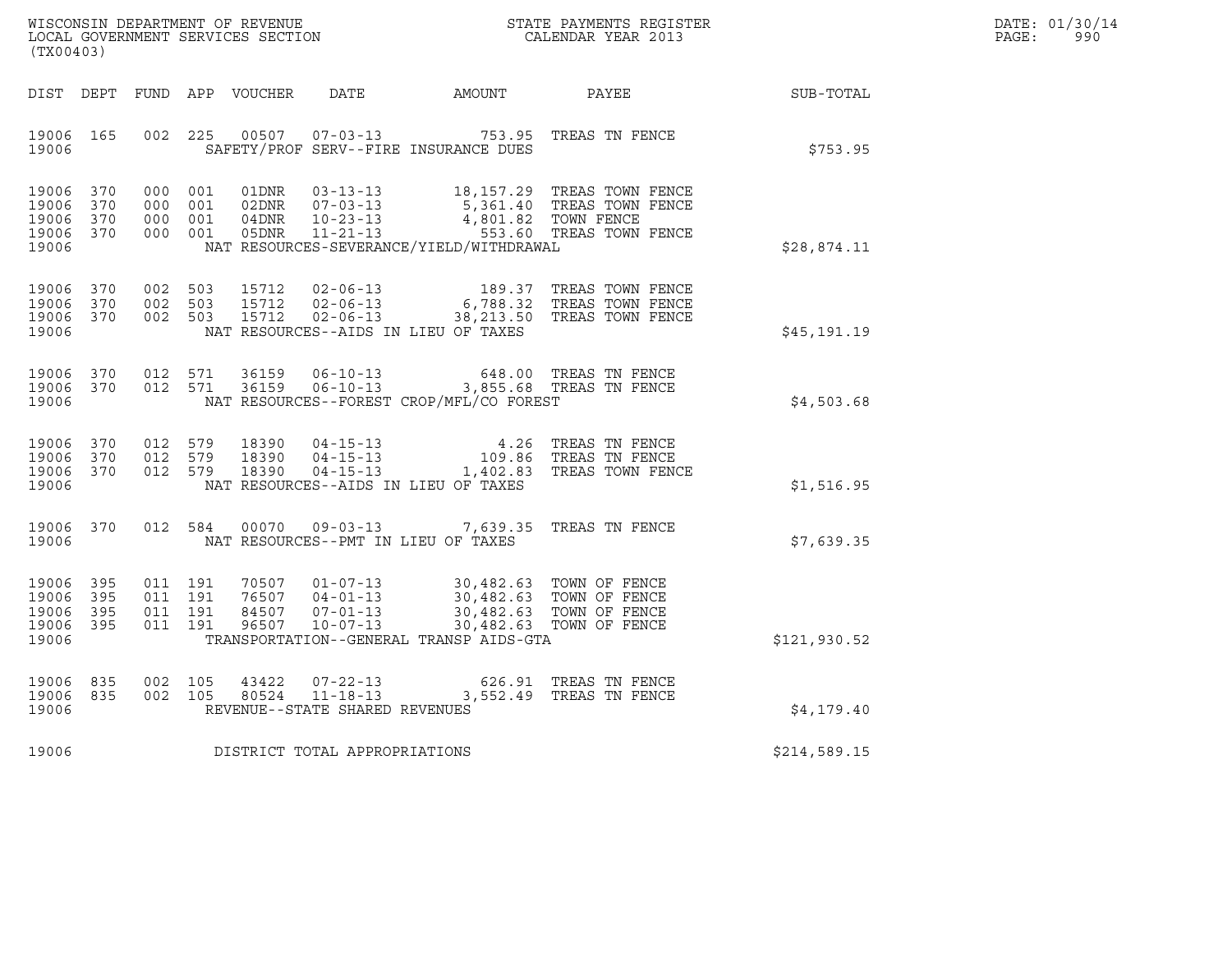|       | DATE: 01/30/14 |
|-------|----------------|
| PAGE: | 991            |

| WISCONSIN DEPARTMENT OF REVENUE<br>LOCAL GOVERNMENT SERVICES SECTION<br>CALENDAR YEAR 2013<br>(TX00403) |     |  |                                          |                        |                                | DATE: 01/30/14<br>PAGE:<br>991                                                                                                                                                                                                                     |                                                                                                                                             |             |  |
|---------------------------------------------------------------------------------------------------------|-----|--|------------------------------------------|------------------------|--------------------------------|----------------------------------------------------------------------------------------------------------------------------------------------------------------------------------------------------------------------------------------------------|---------------------------------------------------------------------------------------------------------------------------------------------|-------------|--|
|                                                                                                         |     |  |                                          |                        |                                |                                                                                                                                                                                                                                                    | DIST DEPT FUND APP VOUCHER DATE AMOUNT PAYEE TO SUB-TOTAL                                                                                   |             |  |
| 19008 165<br>19008                                                                                      |     |  | 002 225                                  |                        |                                | 00508  07-03-13  1,123.04 TREAS TN FERN<br>SAFETY/PROF SERV--FIRE INSURANCE DUES                                                                                                                                                                   |                                                                                                                                             | \$1,123.04  |  |
| 19008 370<br>19008 370<br>19008 370<br>19008                                                            |     |  |                                          |                        |                                | NAT RESOURCES-SEVERANCE/YIELD/WITHDRAWAL                                                                                                                                                                                                           | 000 001 02DNR 07-03-13 389.10 TREAS TOWN FERN 000 001 03DNR 07-03-13 805.86 TREAS TOWN FERN 000 001 04DNR 10-23-13 6,746.84 TREAS TOWN FERN | \$7,941.80  |  |
| 19008 370<br>19008 370<br>19008                                                                         |     |  |                                          |                        |                                | 002 503 15713 02-06-13 19,350.51 TREAS TN FERN<br>002 503 15713 02-06-13 2,343.70 TREAS TN FERN<br>NAT RESOURCES--AIDS IN LIEU OF TAXES                                                                                                            | <b>TOWN SHARE 1934.52</b>                                                                                                                   | \$21,694.21 |  |
| 19008                                                                                                   |     |  |                                          |                        |                                | $\begin{array}{cccccccc} 19008 & 370 & 012 & 571 & 36160 & 06-10-13 & & 1,091.55 & \text{TREAS TN FERN} \\ 19008 & 370 & 012 & 571 & 36160 & 06-10-13 & & 2,063.96 & \text{TREAS TN FERN} \end{array}$<br>NAT RESOURCES--FOREST CROP/MFL/CO FOREST |                                                                                                                                             | \$3,155.51  |  |
| 19008 370<br>19008 370<br>19008                                                                         |     |  | 012 579                                  | 012 579 18391<br>18391 |                                | NAT RESOURCES--AIDS IN LIEU OF TAXES                                                                                                                                                                                                               | 04-15-13 44.55 TREAS TN FERN<br>04-15-13 975.16 TREAS TOWN FERN                                                                             | \$1,019.71  |  |
| 19008 395<br>19008<br>19008 395<br>19008 395<br>19008                                                   | 395 |  | 011 191<br>011 191<br>011 191<br>011 191 |                        |                                | 70508  01-07-13  13,083.06  TOWN OF FERN<br>76508  04-01-13  13,083.06  TOWN OF FERN<br>84508  07-01-13  13,083.06  TOWN OF FERN<br>96508  10-07-13  13,083.06  TOWN OF FERN<br>TRANSPORTATION--GENERAL TRANSP AIDS-GTA                            |                                                                                                                                             | \$52,332.24 |  |
| 19008 835<br>19008 835<br>19008                                                                         |     |  | 002 105<br>002 105                       |                        | REVENUE--STATE SHARED REVENUES | $\begin{array}{cccc} 43423 & 07\hbox{-}22\hbox{-}13 & 827.43 & \text{TREAS TN FERN}\\ 80525 & 11\hbox{-}18\hbox{-}13 & 4,688.76 & \text{TREAS TN FERN} \end{array}$                                                                                |                                                                                                                                             | \$5,516.19  |  |
| 19008<br>19008                                                                                          | 835 |  | 002 109                                  |                        | REVENUE--EXEMPT COMPUTER AID   | 02460  07-22-13  1.00 TREAS TN FERN                                                                                                                                                                                                                |                                                                                                                                             | \$1.00      |  |
| 19008                                                                                                   |     |  |                                          |                        | DISTRICT TOTAL APPROPRIATIONS  |                                                                                                                                                                                                                                                    |                                                                                                                                             | \$92,783.70 |  |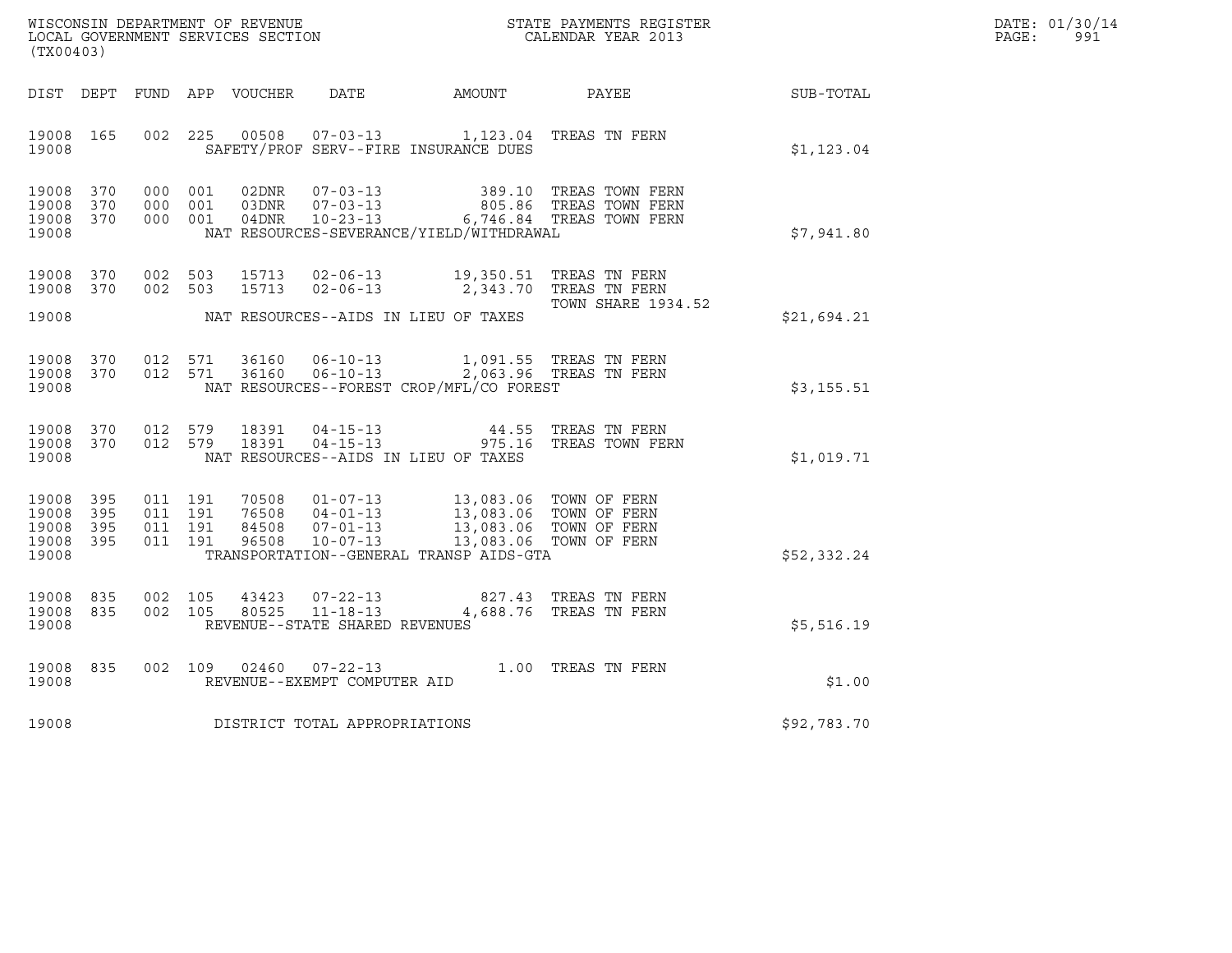| DATE: | 01/30/14 |
|-------|----------|
| PAGE: | 992      |

| WISCONSIN DEPARTMENT OF REVENUE<br>LOCAL GOVERNMENT SERVICES SECTION<br>(TX00403) |                   |                |                                          |                                  |                                                                      |                                          | STATE PAYMENTS REGISTER<br>CALENDAR YEAR 2013                                                                                                         |               | DATE: 01/30/14<br>PAGE:<br>992 |
|-----------------------------------------------------------------------------------|-------------------|----------------|------------------------------------------|----------------------------------|----------------------------------------------------------------------|------------------------------------------|-------------------------------------------------------------------------------------------------------------------------------------------------------|---------------|--------------------------------|
|                                                                                   |                   |                |                                          | DIST DEPT FUND APP VOUCHER       | DATE                                                                 | AMOUNT                                   | PAYEE                                                                                                                                                 | SUB-TOTAL     |                                |
| 19010 165<br>19010                                                                |                   |                |                                          |                                  |                                                                      | SAFETY/PROF SERV--FIRE INSURANCE DUES    | 002 225 00509 07-03-13 8,496.92 TREAS TN FLORENCE                                                                                                     | \$8,496.92    |                                |
| 19010 370<br>19010<br>19010 370<br>19010                                          | 370               | 000 001<br>000 | 001<br>000 001                           | 01DNR<br>02DNR<br>04DNR          | $03 - 13 - 13$<br>$07 - 03 - 13$<br>$10 - 23 - 13$                   | NAT RESOURCES-SEVERANCE/YIELD/WITHDRAWAL | 1,434.30 TREAS TOWN FLORENCE<br>12,100.72 TREAS TOWN FLORENCE<br>11,400.66 TOWN FLORENCE                                                              | \$24,935.68   |                                |
| 19010 370<br>19010<br>19010<br>19010 370                                          | 370<br>370        | 002<br>002 503 | 002 503<br>503<br>002 503                | 15714<br>15714                   | 15714 02-06-13<br>$02 - 06 - 13$<br>15714 02-06-13<br>$02 - 06 - 13$ |                                          | 212,499.65 TREAS TN FLORENCE<br>3,278.75 TREAS TN FLORENCE<br>4,173.01 TREAS TN FLORENCE<br>98,959.61 TREAS TN FLORENCE<br><b>TOWN SHARE 44722.38</b> |               |                                |
| 19010                                                                             |                   |                |                                          |                                  |                                                                      | NAT RESOURCES--AIDS IN LIEU OF TAXES     |                                                                                                                                                       | \$318,911.02  |                                |
| 19010 370<br>19010 370<br>19010                                                   |                   |                | 012 571<br>012 571                       | 36161<br>36161                   | $06 - 10 - 13$<br>$06 - 10 - 13$                                     | NAT RESOURCES--FOREST CROP/MFL/CO FOREST | 360.00 TREAS TN FLORENCE<br>6,408.52 TREAS TN FLORENCE                                                                                                | \$6,768.52    |                                |
| 19010 370<br>19010                                                                |                   |                | 012 579                                  | 18392                            | 04-15-13                                                             | NAT RESOURCES--AIDS IN LIEU OF TAXES     | 7.54 TREAS TN FLORENCE                                                                                                                                | \$7.54        |                                |
| 19010 370<br>19010                                                                |                   |                | 012 584                                  |                                  | 00071 09-03-13                                                       | NAT RESOURCES--PMT IN LIEU OF TAXES      | 4,400.49 TREAS TN FLORENCE                                                                                                                            | \$4,400.49    |                                |
| 19010 395<br>19010<br>19010<br>19010<br>19010                                     | 395<br>395<br>395 |                | 011 191<br>011 191<br>011 191<br>011 191 | 70509<br>76509<br>84509<br>96509 | $01 - 07 - 13$<br>$04 - 01 - 13$<br>$07 - 01 - 13$<br>$10 - 07 - 13$ | TRANSPORTATION--GENERAL TRANSP AIDS-GTA  | 63,054.84 TOWN OF FLORENCE<br>63,054.84 TOWN OF FLORENCE<br>63,054.84 TOWN OF FLORENCE<br>63,054.86 TOWN OF FLORENCE                                  | \$252,219.38  |                                |
| 19010 435<br>19010                                                                |                   |                | 005 163                                  | 01LGS                            | 11-18-13                                                             | HS--PREPAID MEDICAL TRANSPORT REIMBURSE  | 5,900.00 FLORENCE COUNTY RESCUE SQUAD                                                                                                                 | \$5,900.00    |                                |
| 19010 835 002 105<br>19010 835<br>19010                                           |                   | 002 105        |                                          |                                  | REVENUE--STATE SHARED REVENUES                                       |                                          | 80526  11-18-13  66,229.39  TREAS TN FLORENCE                                                                                                         | \$78,879.90   |                                |
| 19010 835<br>19010                                                                |                   |                |                                          |                                  | 002 109 02461 07-22-13<br>REVENUE--EXEMPT COMPUTER AID               |                                          | 263.00 TREAS TN FLORENCE                                                                                                                              | \$263.00      |                                |
| 19010                                                                             |                   |                |                                          |                                  | DISTRICT TOTAL APPROPRIATIONS                                        |                                          |                                                                                                                                                       | \$700, 782.45 |                                |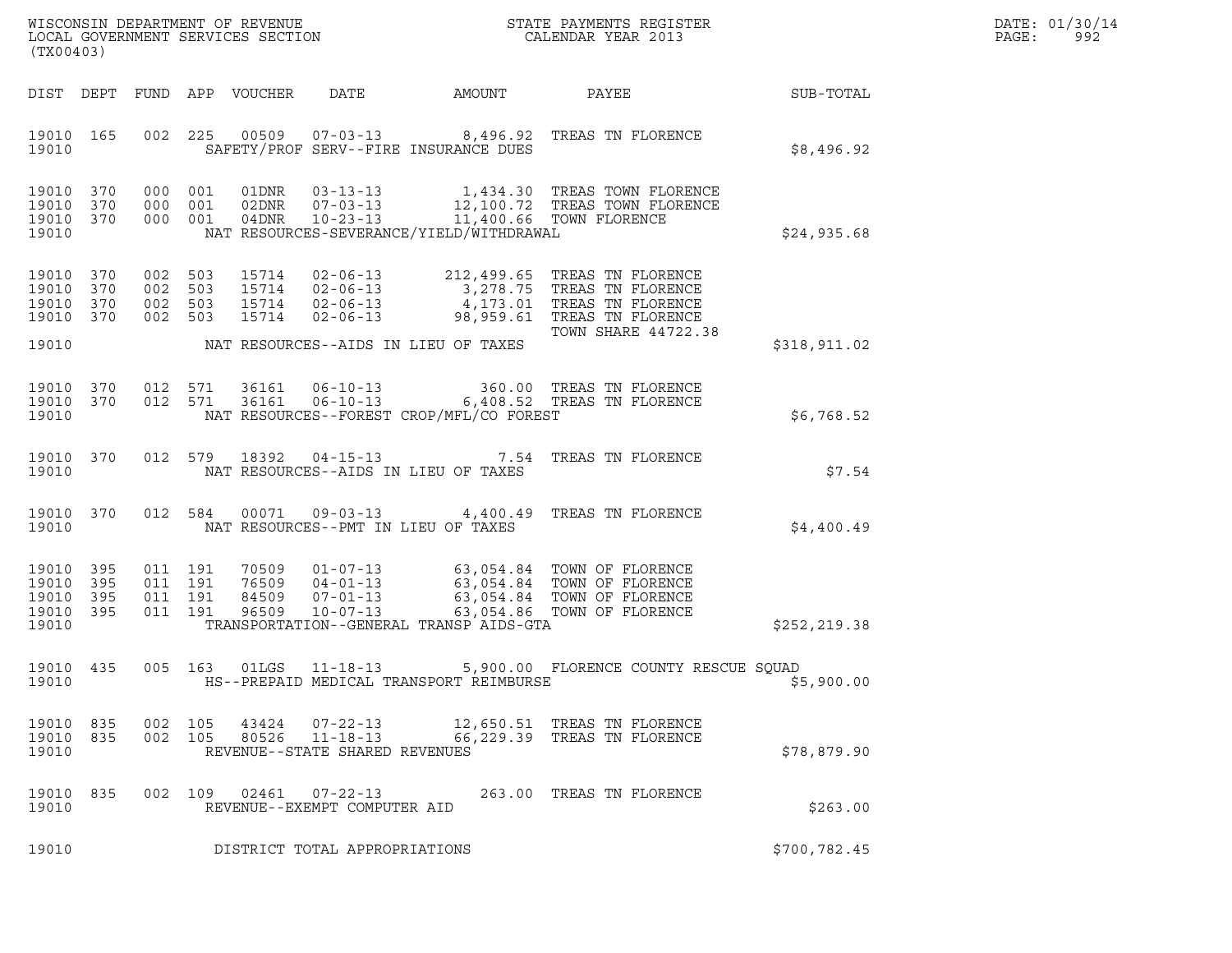| WISCONSIN DEPARTMENT OF REVENUE   | STATE PAYMENTS REGISTER | DATE: 01/30/14 |
|-----------------------------------|-------------------------|----------------|
| LOCAL GOVERNMENT SERVICES SECTION | CALENDAR YEAR 2013      | PAGE:<br>ags   |

| STATE PAYMENTS REGISTER<br>CALENDAR YEAR 2013<br>WISCONSIN DEPARTMENT OF REVENUE<br>LOCAL GOVERNMENT SERVICES SECTION<br>(TX00403) |                                                       |                                                                                                                                                                                                                                                                 |       |             | DATE: 01/30/14<br>PAGE:<br>993 |
|------------------------------------------------------------------------------------------------------------------------------------|-------------------------------------------------------|-----------------------------------------------------------------------------------------------------------------------------------------------------------------------------------------------------------------------------------------------------------------|-------|-------------|--------------------------------|
| DIST DEPT                                                                                                                          | FUND APP VOUCHER                                      | DATE<br>AMOUNT                                                                                                                                                                                                                                                  | PAYEE | SUB-TOTAL   |                                |
| 19012 165<br>19012                                                                                                                 |                                                       | 002  225  00510  07-03-13  1,187.01  TREAS TN HOMESTEAD<br>SAFETY/PROF SERV--FIRE INSURANCE DUES                                                                                                                                                                |       | \$1,187.01  |                                |
| 19012<br>370<br>19012<br>370<br>19012 370<br>19012                                                                                 | 000 001<br>01DNR<br>02DNR<br>000 001<br>000 001 04DNR | 03-13-13<br>07-03-13 699.25 TREAS TOWN HOMESTEAD<br>07-03-13 180.00 TREAS TOWN HOMESTEAD<br>10-23-13 763.71 TOWN HOMESTEAD<br>NAT RESOURCES-SEVERANCE/YIELD/WITHDRAWAL                                                                                          |       | \$1,642.96  |                                |
| 19012<br>370<br>19012<br>370<br>19012                                                                                              |                                                       | 012 571 36162 06-10-13 5,803.13 TREAS TN HOMESTEAD<br>012 571 36162 06-10-13 776.24 TREAS TN HOMESTEAD<br>NAT RESOURCES--FOREST CROP/MFL/CO FOREST                                                                                                              |       | \$6,579.37  |                                |
| 395<br>19012<br>19012<br>395<br>19012<br>395<br>19012<br>395<br>19012                                                              |                                                       | 011 191 70510 01-07-13 19,169.43 TOWN OF HOMESTEAD<br>011 191 76510 04-01-13 19,169.43 TOWN OF HOMESTEAD<br>011 191 84510 07-01-13 19,169.43 TOWN OF HOMESTEAD<br>011 191 96510 10-07-13 19,169.45 TOWN OF HOMESTEAD<br>TRANSPORTATION--GENERAL TRANSP AIDS-GTA |       | \$76,677.74 |                                |
| 19012<br>835<br>19012<br>835<br>19012                                                                                              | REVENUE--STATE SHARED REVENUES                        | 002  105  43425  07-22-13  1,915.07  TREAS TN HOMESTEAD<br>002 105 80527 11-18-13 10,852.07 TREAS TN HOMESTEAD                                                                                                                                                  |       | \$12,767.14 |                                |
| 19012                                                                                                                              | DISTRICT TOTAL APPROPRIATIONS                         |                                                                                                                                                                                                                                                                 |       | \$98,854.22 |                                |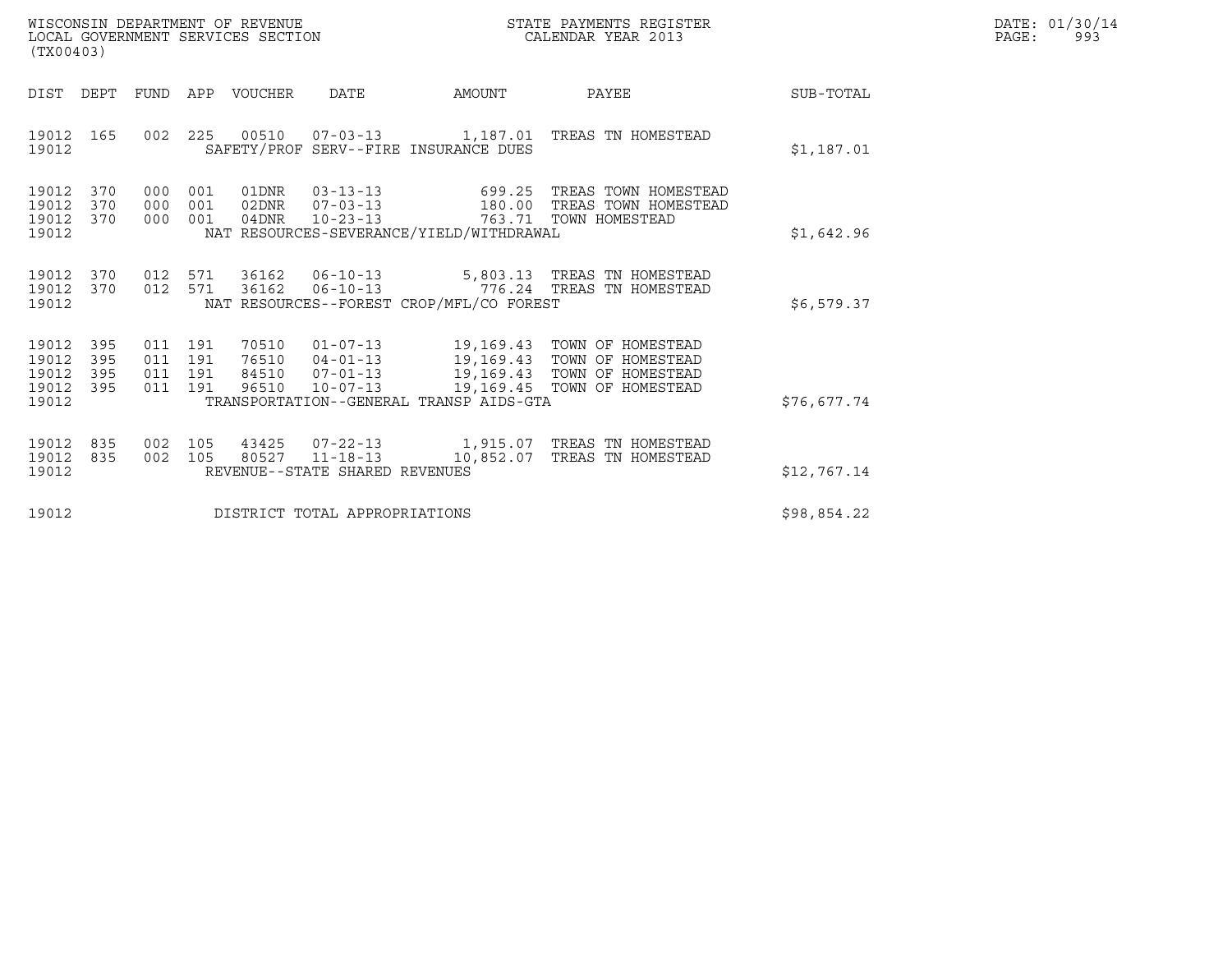| (TX00403)                            |                         |                    |                    |                                |                                              |                                                                                                                                                                                                   |             | DATE: 01/30/14<br>PAGE: 994 |
|--------------------------------------|-------------------------|--------------------|--------------------|--------------------------------|----------------------------------------------|---------------------------------------------------------------------------------------------------------------------------------------------------------------------------------------------------|-------------|-----------------------------|
|                                      |                         |                    |                    |                                | DIST DEPT FUND APP VOUCHER DATE AMOUNT PAYEE |                                                                                                                                                                                                   | SUB-TOTAL   |                             |
| 19014                                |                         |                    |                    |                                | SAFETY/PROF SERV--FIRE INSURANCE DUES        | 19014 165 002 225 00511 07-03-13 1,040.12 TREAS TN LONG LAKE                                                                                                                                      | \$1,040.12  |                             |
|                                      |                         |                    |                    |                                |                                              | 19014 370 002 503 15715 02-06-13 1,920.13 TREAS TN LONG LAKE<br>TOWN SHARE 128.98                                                                                                                 |             |                             |
| 19014                                |                         |                    |                    |                                | NAT RESOURCES--AIDS IN LIEU OF TAXES         |                                                                                                                                                                                                   | \$1,920.13  |                             |
| 19014                                |                         |                    |                    |                                | NAT RESOURCES--FOREST CROP/MFL/CO FOREST     | 19014 370 012 571 36163 06-10-13 225.31 TREAS TN LONG LAKE                                                                                                                                        | \$225.31    |                             |
| 19014                                |                         |                    |                    |                                | NAT RESOURCES--PMT IN LIEU OF TAXES          | 19014 370 012 584 00072 09-03-13 6,340.37 TREAS TN LONG LAKE                                                                                                                                      | \$6,340.37  |                             |
| 19014 395<br>19014<br>19014<br>19014 | 395<br>395<br>19014 395 | 011 191<br>011 191 | 011 191<br>011 191 |                                | TRANSPORTATION--GENERAL TRANSP AIDS-GTA      | 70511  01-07-13  17,946.86  TOWN OF LONG LAKE<br>76511  04-01-13  17,946.86  TOWN OF LONG LAKE<br>84511  07-01-13  17,946.86  TOWN OF LONG LAKE<br>96511  10-07-113  17,946.89  TOWN OF LONG LAKE | \$71,787.47 |                             |
| 19014                                | 19014 435               |                    |                    |                                | HS--AMBULANCE FUNDING ASSISTANCE GRANTS      | 005 162 01HSD 09-03-13 4,468.79 TOWN LONG LAKE                                                                                                                                                    | \$4,468.79  |                             |
| 19014                                |                         |                    |                    |                                | HS--PREPAID MEDICAL TRANSPORT REIMBURSE      | 19014 435 005 163 01LGS 11-18-13 1,000.00 LONG LAKE TIPLER UNIT                                                                                                                                   | \$1,000.00  |                             |
| 19014 835<br>19014 835<br>19014      |                         |                    |                    | REVENUE--STATE SHARED REVENUES |                                              | 002 105 43426 07-22-13 1,390.04 TREAS TN LONG LAKE<br>002  105  80528  11-18-13  6,876.86  TREAS TN LONG LAKE                                                                                     | \$8,266.90  |                             |
| 19014                                |                         |                    |                    | REVENUE--EXEMPT COMPUTER AID   |                                              | 19014 835 002 109 02462 07-22-13 2.00 TREAS TN LONG LAKE                                                                                                                                          | \$2.00      |                             |
| 19014                                |                         |                    |                    | DISTRICT TOTAL APPROPRIATIONS  |                                              |                                                                                                                                                                                                   | \$95,051.09 |                             |